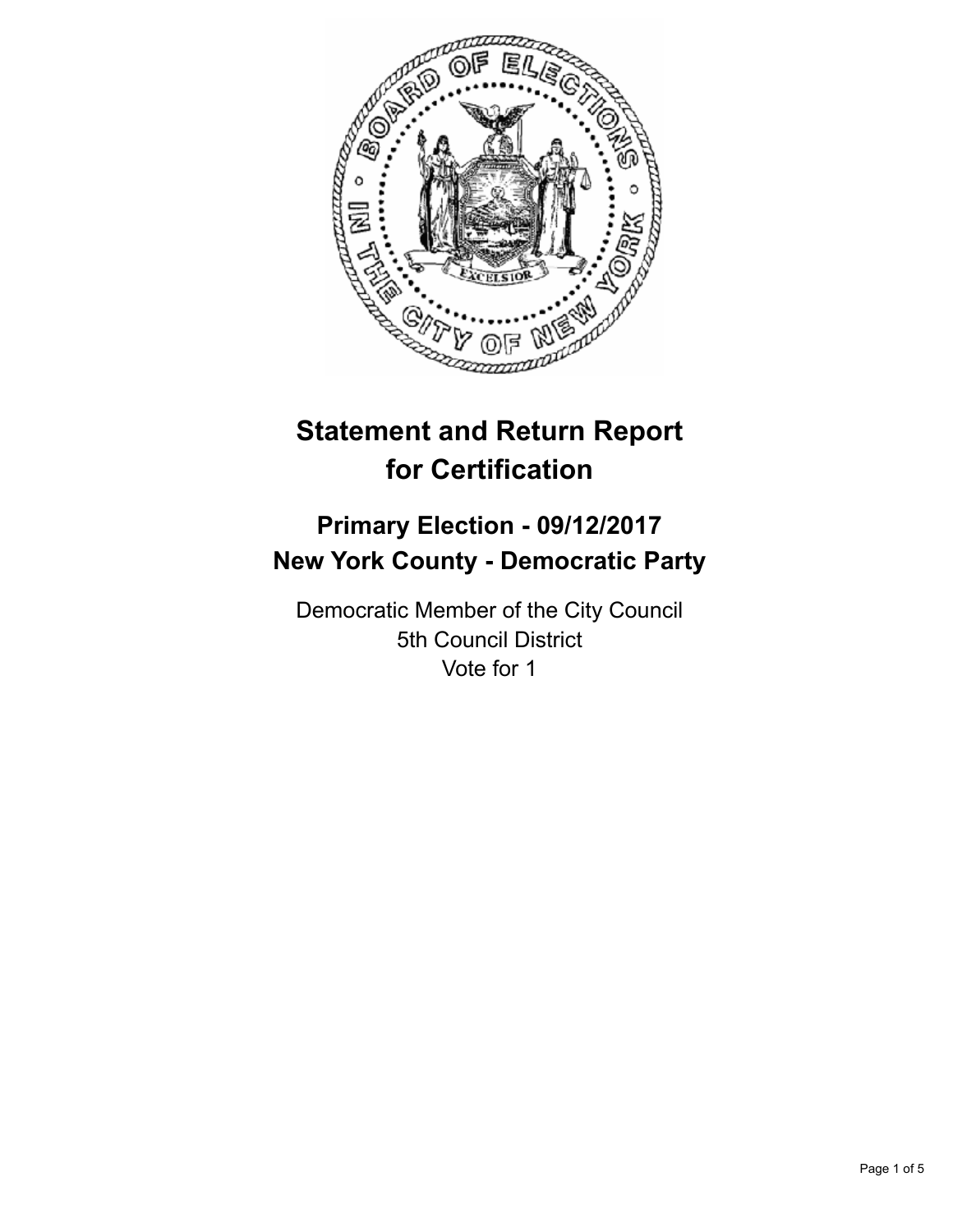

## **Assembly District 68**

| <b>PUBLIC COUNTER</b>                                    | 872          |
|----------------------------------------------------------|--------------|
| <b>MANUALLY COUNTED EMERGENCY</b>                        | 0            |
| <b>ABSENTEE / MILITARY</b>                               | 32           |
| <b>AFFIDAVIT</b>                                         | 8            |
| <b>Total Ballots</b>                                     | 912          |
| Less - Inapplicable Federal/Special Presidential Ballots | $\Omega$     |
| <b>Total Applicable Ballots</b>                          | 912          |
| <b>BEN KALLOS</b>                                        | 521          |
| PATRICK A. BOBILIN                                       | 72           |
| <b>GWEN GOODWIN</b>                                      | 228          |
| BESSIE SCHACHTER (WRITE-IN)                              | 1            |
| BRANDI WEBB (WRITE-IN)                                   | 1            |
| CHRIS WOODS (WRITE-IN)                                   | 1            |
| DIANA AYALA (WRITE-IN)                                   | 1            |
| <b>JULUIS TAJIDDIN (WRITE-IN)</b>                        | $\mathbf{1}$ |
| MARTI SPERANZA (WRITE-IN)                                | 2            |
| <b>Total Votes</b>                                       | 828          |
| Unrecorded                                               | 84           |

## **Assembly District 73**

| <b>PUBLIC COUNTER</b>                                    | 2,282       |
|----------------------------------------------------------|-------------|
| <b>MANUALLY COUNTED EMERGENCY</b>                        | 0           |
| <b>ABSENTEE / MILITARY</b>                               | 101         |
| <b>AFFIDAVIT</b>                                         | 20          |
| <b>Total Ballots</b>                                     | 2,403       |
| Less - Inapplicable Federal/Special Presidential Ballots | 0           |
| <b>Total Applicable Ballots</b>                          | 2,403       |
| <b>BEN KALLOS</b>                                        | 1,694       |
| PATRICK A. BOBILIN                                       | 190         |
| <b>GWEN GOODWIN</b>                                      | 373         |
| KEITH POWERS (WRITE-IN)                                  | 9           |
| KIETH POWERS (WRITE-IN)                                  | 1           |
| MARK HERSCHBERG (WRITE-IN)                               | 1           |
| MARTI SPERANZA (WRITE-IN)                                | 3           |
| MARTI SPERONZA (WRITE-IN)                                | 1           |
| MICHAEL BLOOMBERG (WRITE-IN)                             | 1           |
| RACHEL HONIG (WRITE-IN)                                  | 1           |
| RAY KELLY (WRITE-IN)                                     | 1           |
| THOMAS YAKE (WRITE-IN)                                   | 1           |
| UNATTRIBUTABLE WRITE-IN (WRITE-IN)                       | $\mathsf 3$ |
| VANESSA ARONSON (WRITE-IN)                               | 1           |
| <b>Total Votes</b>                                       | 2,280       |
| Unrecorded                                               | 123         |
|                                                          |             |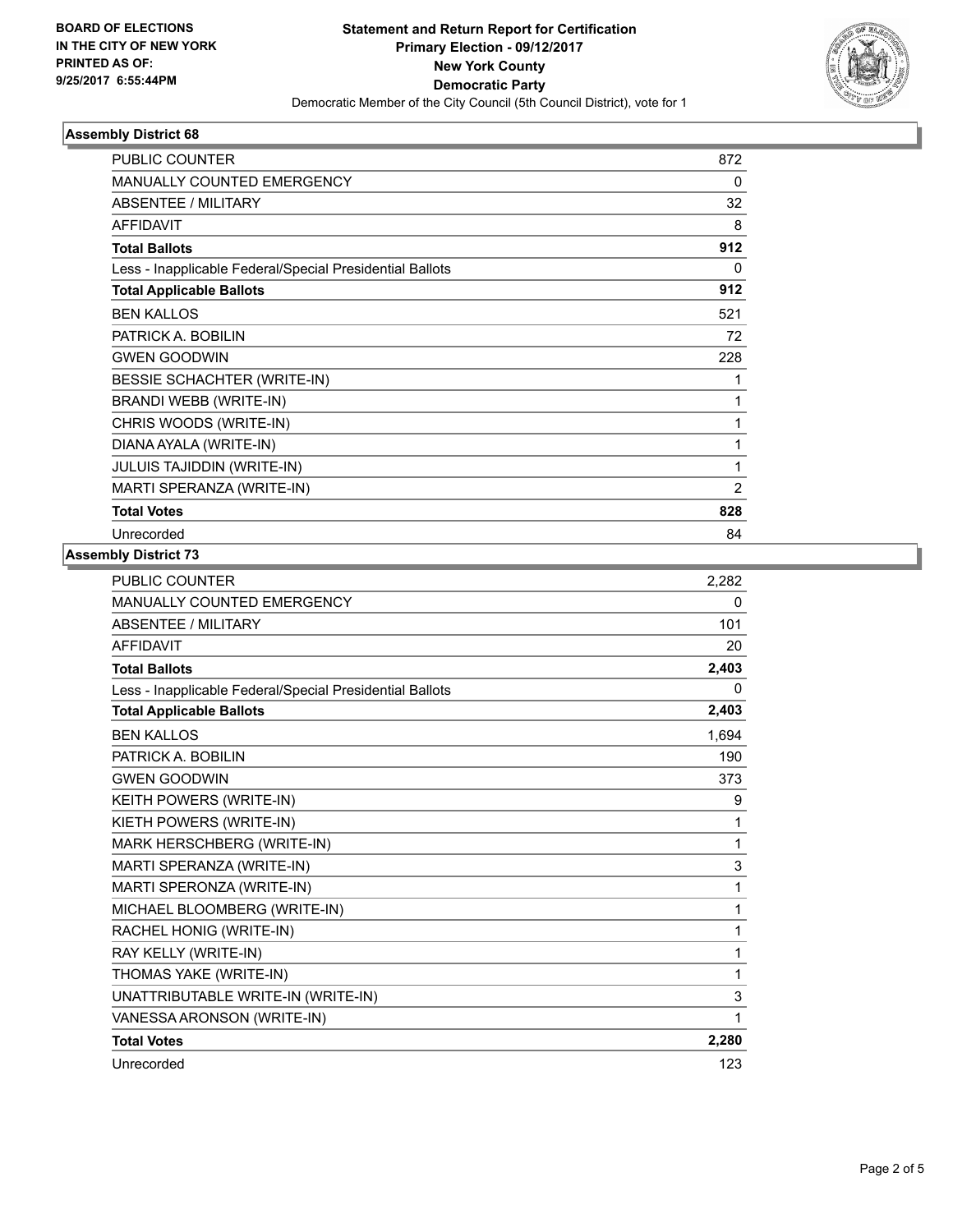

## **Assembly District 74**

| <b>PUBLIC COUNTER</b>                                    |   |
|----------------------------------------------------------|---|
| MANUALLY COUNTED EMERGENCY                               | 0 |
| ABSENTEE / MILITARY                                      | 0 |
| AFFIDAVIT                                                | 0 |
| <b>Total Ballots</b>                                     | 0 |
| Less - Inapplicable Federal/Special Presidential Ballots | 0 |
| <b>Total Applicable Ballots</b>                          | 0 |
|                                                          |   |

## **Assembly District 76**

| PUBLIC COUNTER                                           | 7,582          |
|----------------------------------------------------------|----------------|
| MANUALLY COUNTED EMERGENCY                               | 0              |
| <b>ABSENTEE / MILITARY</b>                               | 224            |
| <b>AFFIDAVIT</b>                                         | 53             |
| <b>Total Ballots</b>                                     | 7,859          |
| Less - Inapplicable Federal/Special Presidential Ballots | 0              |
| <b>Total Applicable Ballots</b>                          | 7,859          |
| <b>BEN KALLOS</b>                                        | 5,632          |
| PATRICK A. BOBILIN                                       | 782            |
| <b>GWEN GOODWIN</b>                                      | 981            |
| DANIEL GARODNICK (WRITE-IN)                              | 1              |
| DAVID MENEGON (WRITE-IN)                                 | 1              |
| <b>JASON CELARS (WRITE-IN)</b>                           | 1              |
| JOSHUA KRAVITZ (WRITE-IN)                                | 1              |
| KEITH POWERS (WRITE-IN)                                  | 1              |
| KIM MASCARITOLO (WRITE-IN)                               | 1              |
| LAWRENCE D JACOBS (WRITE-IN)                             | 1              |
| LEORA JONTEP (WRITE-IN)                                  | 1              |
| MARIA CASTRO (WRITE-IN)                                  | 1              |
| MARTI SPERANZA (WRITE-IN)                                | 1              |
| MEIR GELFAND KEUTMERMAN (WRITE-IN)                       | 1              |
| MICAH KELLNER (WRITE-IN)                                 | 1              |
| NICK LUCCA (WRITE-IN)                                    | 1              |
| UNATTRIBUTABLE WRITE-IN (WRITE-IN)                       | $\overline{2}$ |
| <b>Total Votes</b>                                       | 7,410          |
| Unrecorded                                               | 449            |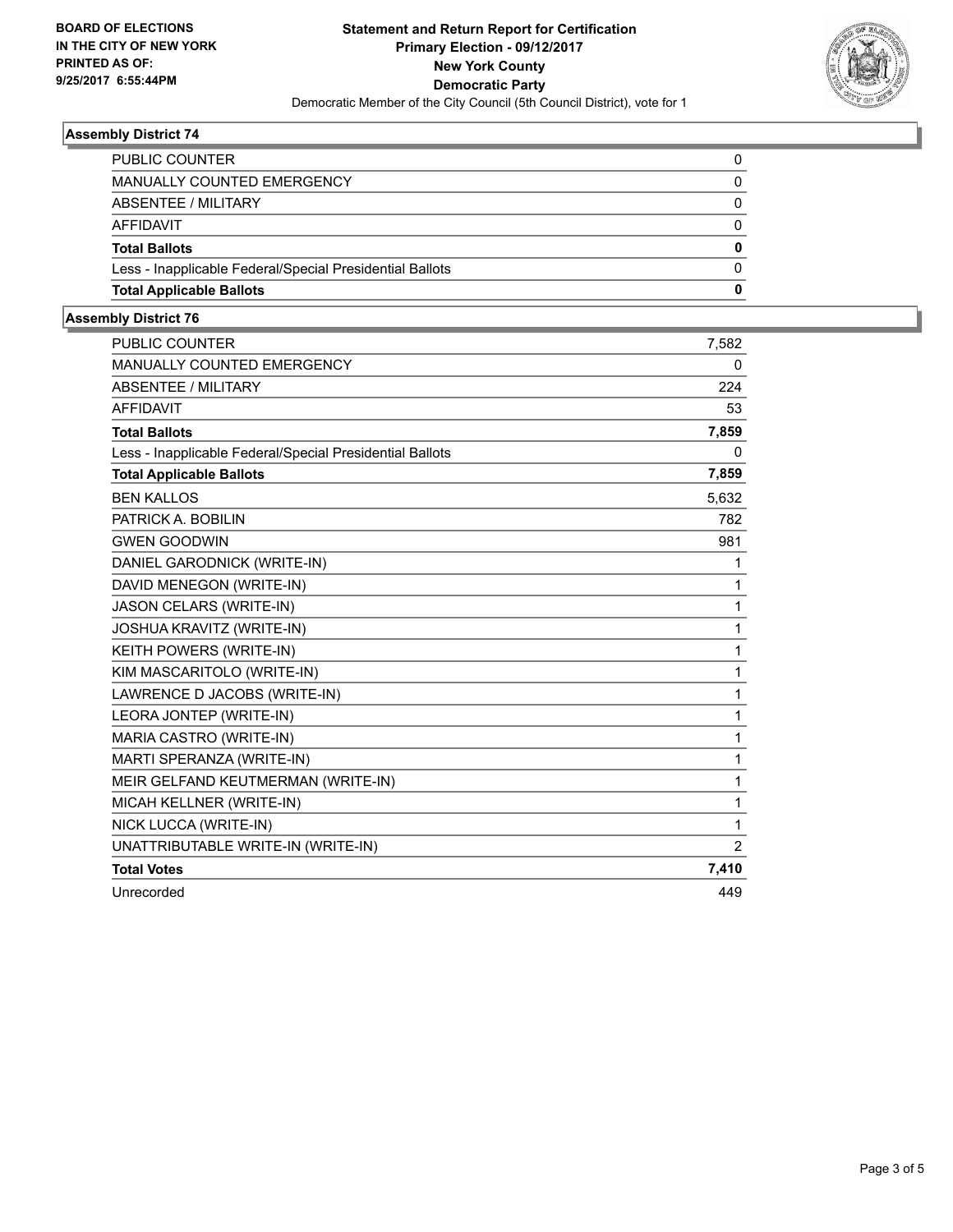

## **Total for Democratic Member of the City Council (5th Council District) - New York County**

| PUBLIC COUNTER                                           | 10,736       |
|----------------------------------------------------------|--------------|
| MANUALLY COUNTED EMERGENCY                               | 0            |
| ABSENTEE / MILITARY                                      | 357          |
| AFFIDAVIT                                                | 81           |
| <b>Total Ballots</b>                                     | 11,174       |
| Less - Inapplicable Federal/Special Presidential Ballots | 0            |
| <b>Total Applicable Ballots</b>                          | 11,174       |
| <b>BEN KALLOS</b>                                        | 7,847        |
| PATRICK A. BOBILIN                                       | 1,044        |
| <b>GWEN GOODWIN</b>                                      | 1,582        |
| BESSIE SCHACHTER (WRITE-IN)                              | 1            |
| <b>BRANDI WEBB (WRITE-IN)</b>                            | 1            |
| CHRIS WOODS (WRITE-IN)                                   | 1            |
| DANIEL GARODNICK (WRITE-IN)                              | 1            |
| DAVID MENEGON (WRITE-IN)                                 | 1            |
| DIANA AYALA (WRITE-IN)                                   | 1            |
| JASON CELARS (WRITE-IN)                                  | $\mathbf{1}$ |
| <b>JOSHUA KRAVITZ (WRITE-IN)</b>                         | 1            |
| JULUIS TAJIDDIN (WRITE-IN)                               | 1            |
| KEITH POWERS (WRITE-IN)                                  | 10           |
| KIETH POWERS (WRITE-IN)                                  | 1            |
| KIM MASCARITOLO (WRITE-IN)                               | 1            |
| LAWRENCE D JACOBS (WRITE-IN)                             | $\mathbf{1}$ |
| LEORA JONTEP (WRITE-IN)                                  | 1            |
| MARIA CASTRO (WRITE-IN)                                  | 1            |
| MARK HERSCHBERG (WRITE-IN)                               | $\mathbf{1}$ |
| MARTI SPERANZA (WRITE-IN)                                | 6            |
| MARTI SPERONZA (WRITE-IN)                                | 1            |
| MEIR GELFAND KEUTMERMAN (WRITE-IN)                       | 1            |
| MICAH KELLNER (WRITE-IN)                                 | 1            |
| MICHAEL BLOOMBERG (WRITE-IN)                             | 1            |
| NICK LUCCA (WRITE-IN)                                    | $\mathbf{1}$ |
| RACHEL HONIG (WRITE-IN)                                  | 1            |
| RAY KELLY (WRITE-IN)                                     | 1            |
| THOMAS YAKE (WRITE-IN)                                   | $\mathbf{1}$ |
| UNATTRIBUTABLE WRITE-IN (WRITE-IN)                       | 5            |
| VANESSA ARONSON (WRITE-IN)                               | 1            |
| <b>Total Votes</b>                                       | 10,518       |
| Unrecorded                                               | 656          |